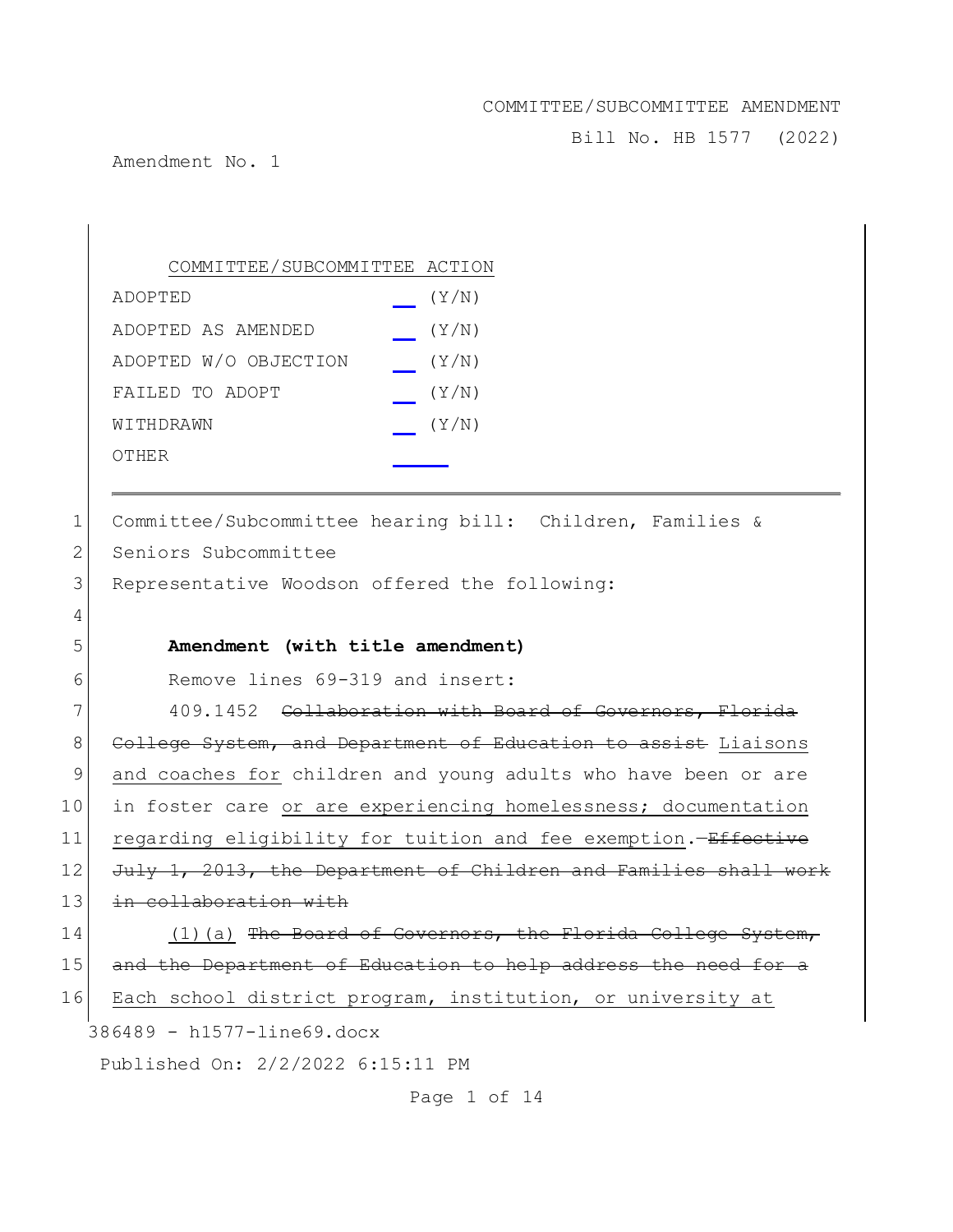Bill No. HB 1577 (2022)

Amendment No. 1

386489 - h1577-line69.docx 17 which a student is exempt from payment of tuition and fees under 18 s. 1009.25 must have, at a minimum, a knowledgeable, accessible, 19 and responsive staff member who can provide effective assistance 20 to such students who are exempt from payment of tuition and fees 21 in resolving any problems related to such exemption. The name 22 and contact information for such individual must be provided to 23 each student who is exempt from payment of tuition and fees and 24 who is attending that program, institution, or university; 25 posted on the website of the program, institution, or 26 university; and provided to the Department of Children and 27 Families and each community-based care lead agency. The liaisons 28 shall comprehensive support structure in the academic arena to 29 assist children and young adults who have been or continue to 30 remain in the foster care system in making the transition from a 31 structured care system into an independent living setting. The 32 State University System of Florida and the Florida College 33 System shall provide postsecondary educational campus coaching 34 positions that will be integrated into Florida College System 35 institutions' and university institutions' general support 36 services structure to provide such students eurrent and former 37 **foster care children and young adults** with dedicated, on-campus 38 support- and The Department of Children and Families has the 39 sole discretion to determine which state college or university 40 will offer a campus coaching position, based on departmental 41 demographic data indicating greatest need. These campus coaching

Published On: 2/2/2022 6:15:11 PM

Page 2 of 14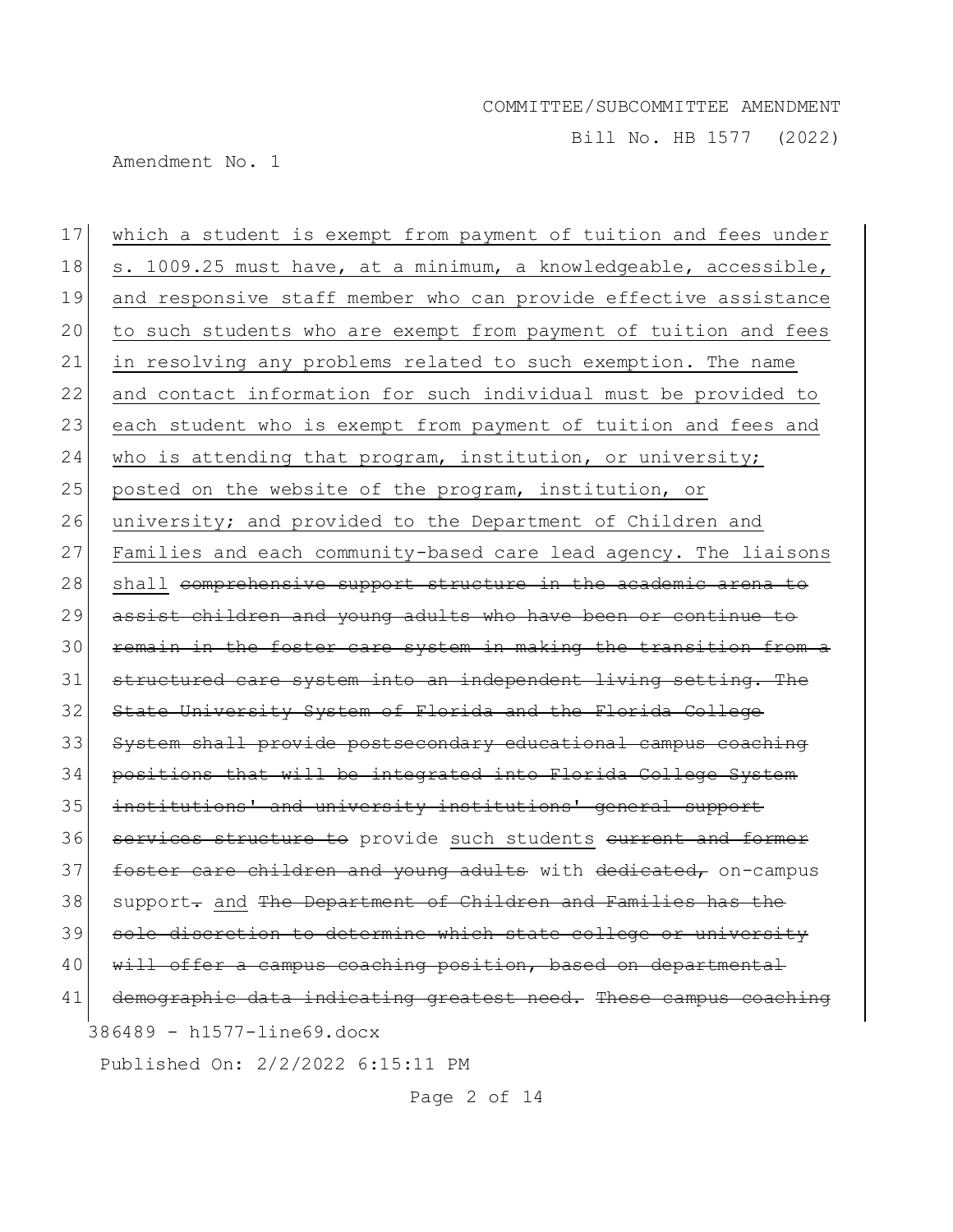Bill No. HB 1577 (2022)

Amendment No. 1

386489 - h1577-line69.docx 42 positions must shall be employees of the selected educational 43 program, institution, or university institutions, focused on 44 supporting children and young adults who have been or continue 45 to remain in the foster care system. 46 (b) The programs, institutions, and universities shall 47 maintain the original documentation submitted regarding a 48 student's eligibility for the tuition and fee exemption under s. 49 1009.25 and may not make additional requests for such 50 documentation. 51 (2) Such programs, institutions, and universities may also 52 provide campus coaching services and other support to such 53 students to promote their successful completion of postsecondary 54 education and transition to independent living. 55 (3) The Chancellors of the Florida College System and the 56 Board of Governors shall report annually to the Department of 57 Children and Families specific data, subject to privacy laws, 58 about the students children and young adults served by the 59 campus liaisons eoaches, including academic progress, retention 60 rates for students enrolled in the program, financial aid 61 requested and received, and information required by the National 62 Youth in Transition Database. 63 64 Section 3. Section 409.1454, Florida Statutes, is amended 65 to read:

Published On: 2/2/2022 6:15:11 PM

Page 3 of 14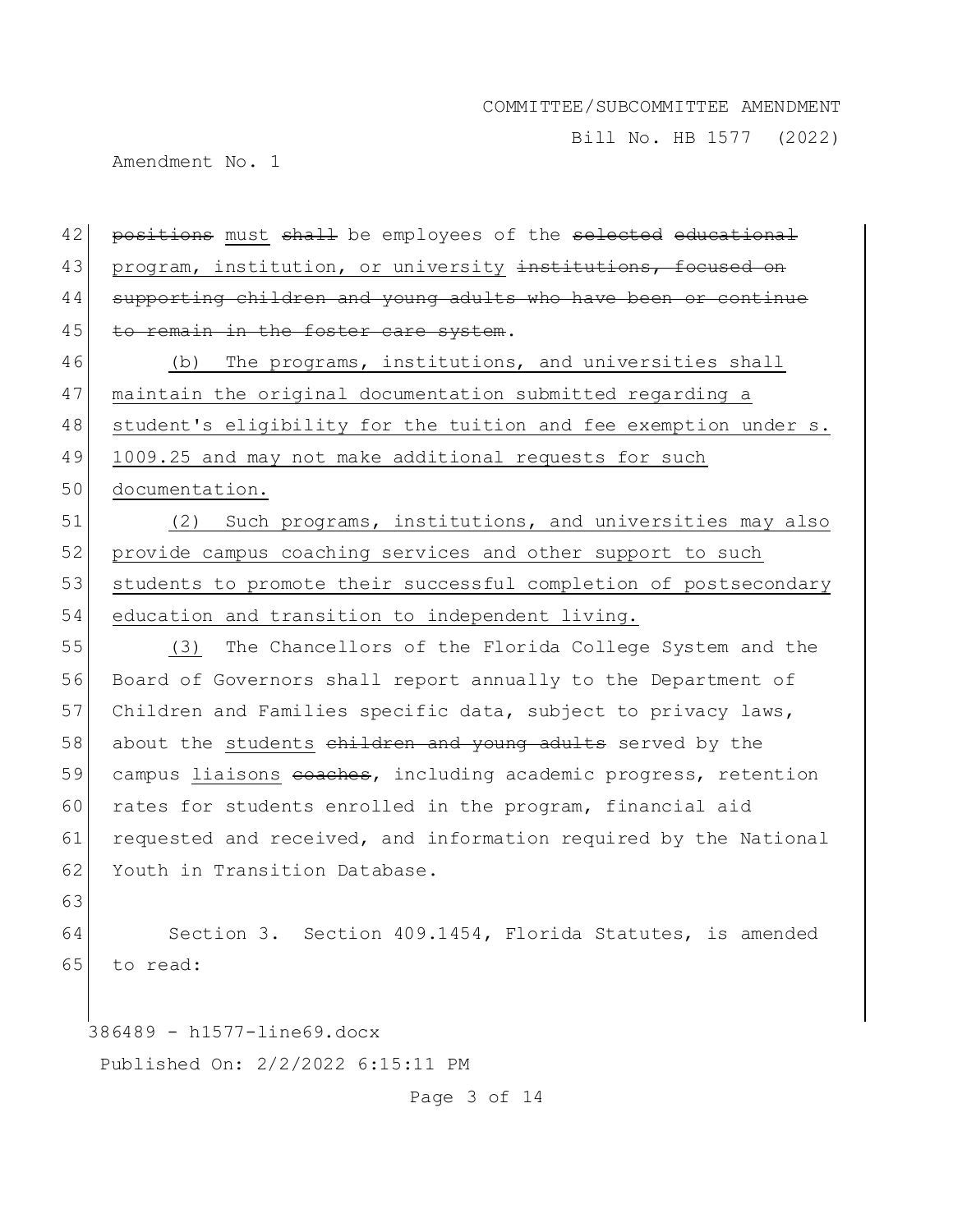Bill No. HB 1577 (2022)

Amendment No. 1

66 409.1454 Motor vehicle insurance and driver licenses for 67 children in care and certified unaccompanied homeless youth.-68 (1) The Legislature finds that the costs of driver 69 education, licensure and costs incidental to licensure, and 70 motor vehicle insurance for a child in out-of-home care or 71 certain unaccompanied homeless youth certified under s. 743.067 72 after such child obtains a driver license create an additional 73 barrier to engaging in normal age-appropriate activities and 74 gaining independence and may limit opportunities for obtaining 75 employment and completing educational goals. The Legislature 76 also finds that the completion of an approved driver education 77 course is necessary to develop safe driving skills.  $78$  (2) To the extent that funding is available, the 79 department shall establish a program to pay the cost of driver 80 education, licensure and other costs incidental to licensure, 81 and motor vehicle insurance for a child who has completed a 82 driver education program and who is: children 83 (a) In out-of-home care; or 84 (b) Certified under s. 743.067 as an unaccompanied 85 homeless youth and who is a citizen of the United States or 86 legal resident of this state who have successfully completed a 87 driver education program. 88 (3) If a caregiver, or an individual or not-for-profit 89 entity approved by the caregiver, adds a child to his or her 90 existing insurance policy, the amount paid to the caregiver or

386489 - h1577-line69.docx

Published On: 2/2/2022 6:15:11 PM

Page 4 of 14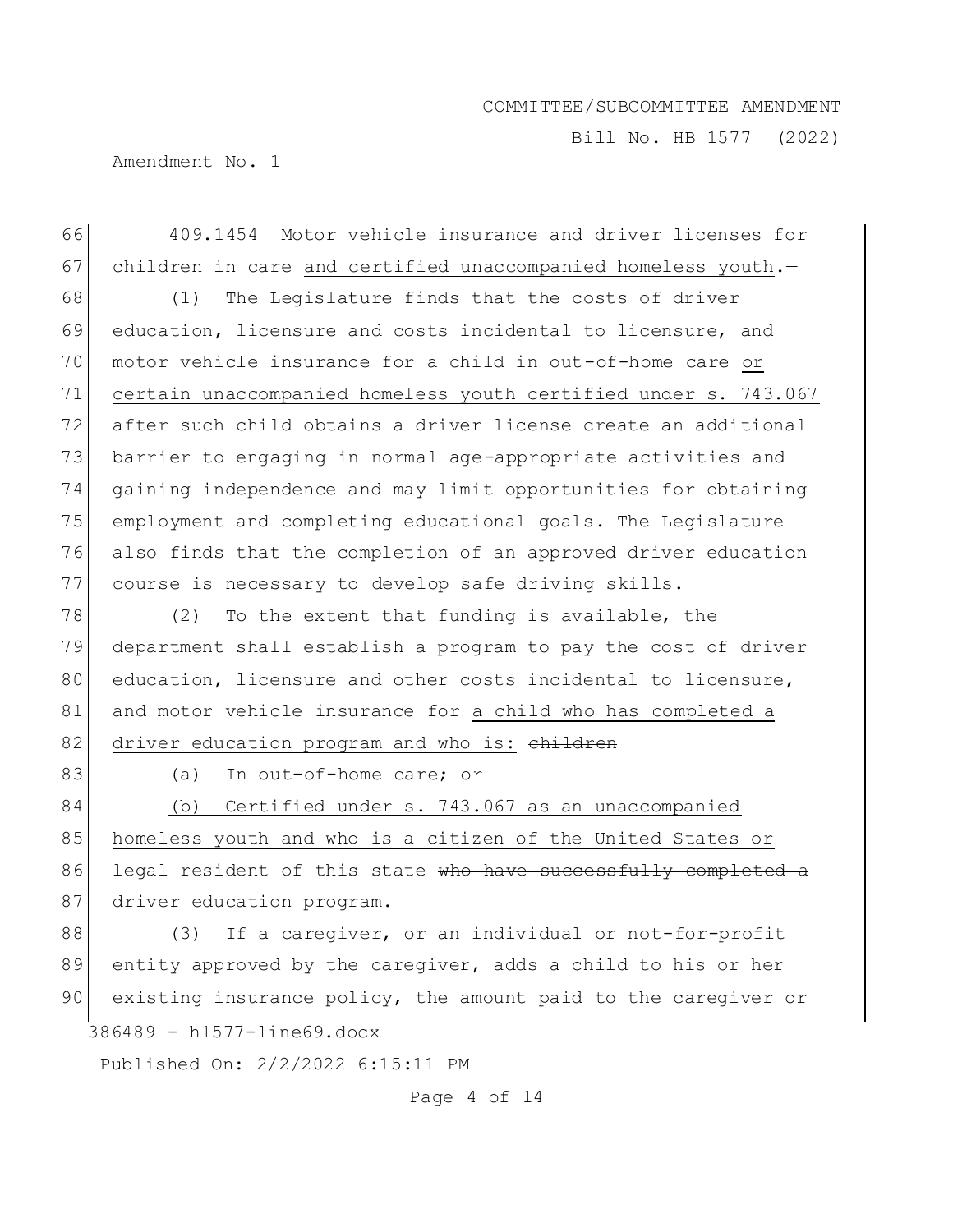Bill No. HB 1577 (2022)

Amendment No. 1

| 91                         | approved purchaser may not exceed the increase in cost            |  |
|----------------------------|-------------------------------------------------------------------|--|
| 92                         | attributable to the addition of the child to the policy.          |  |
| 93                         | Payment must shall be made to eligible recipients in<br>(4)       |  |
| 94                         | the order of eligibility until available funds are exhausted. If  |  |
| 95                         | a child determined to be eligible reaches permanency status or    |  |
| 96                         | turns 18 years of age, the program may pay for that child to      |  |
| 97                         | complete a driver education program and obtain a driver license   |  |
| 98                         | for up to 6 months after the date the child reaches permanency    |  |
| 99                         | status or 6 months after the date the child turns 18 years of     |  |
| 100                        | age. A child may be eligible to have the costs of and incidental  |  |
| 101                        | to licensure paid if he or she demonstrates that such costs are   |  |
| 102                        | creating barriers to obtaining employment or completing           |  |
| 103                        | educational goals, if the child meets any of the following        |  |
| 104                        | criteria:                                                         |  |
| 105                        | Is continuing in care under s. 39.6251;, or who<br>(a)            |  |
| 106                        | Was in licensed care when the child reached 18 years<br>(b)       |  |
| 107                        | of age and is currently receiving postsecondary education         |  |
| 108                        | services and support under s. 409.1451(2); or                     |  |
| 109                        | Is an unaccompanied homeless youth certified under s.<br>(C)      |  |
| 110                        | 743.067 who is a citizen of the United States or legal resident   |  |
| 111                        | of this state and is:                                             |  |
| 112                        | Completing secondary education;<br>1.                             |  |
| 113                        | 2. Employed at least part time;                                   |  |
| 114                        | Attending any postsecondary education program at least<br>$3_{-}$ |  |
| 115                        | part time; or                                                     |  |
| 386489 - h1577-line69.docx |                                                                   |  |
|                            | Published On: 2/2/2022 6:15:11 PM                                 |  |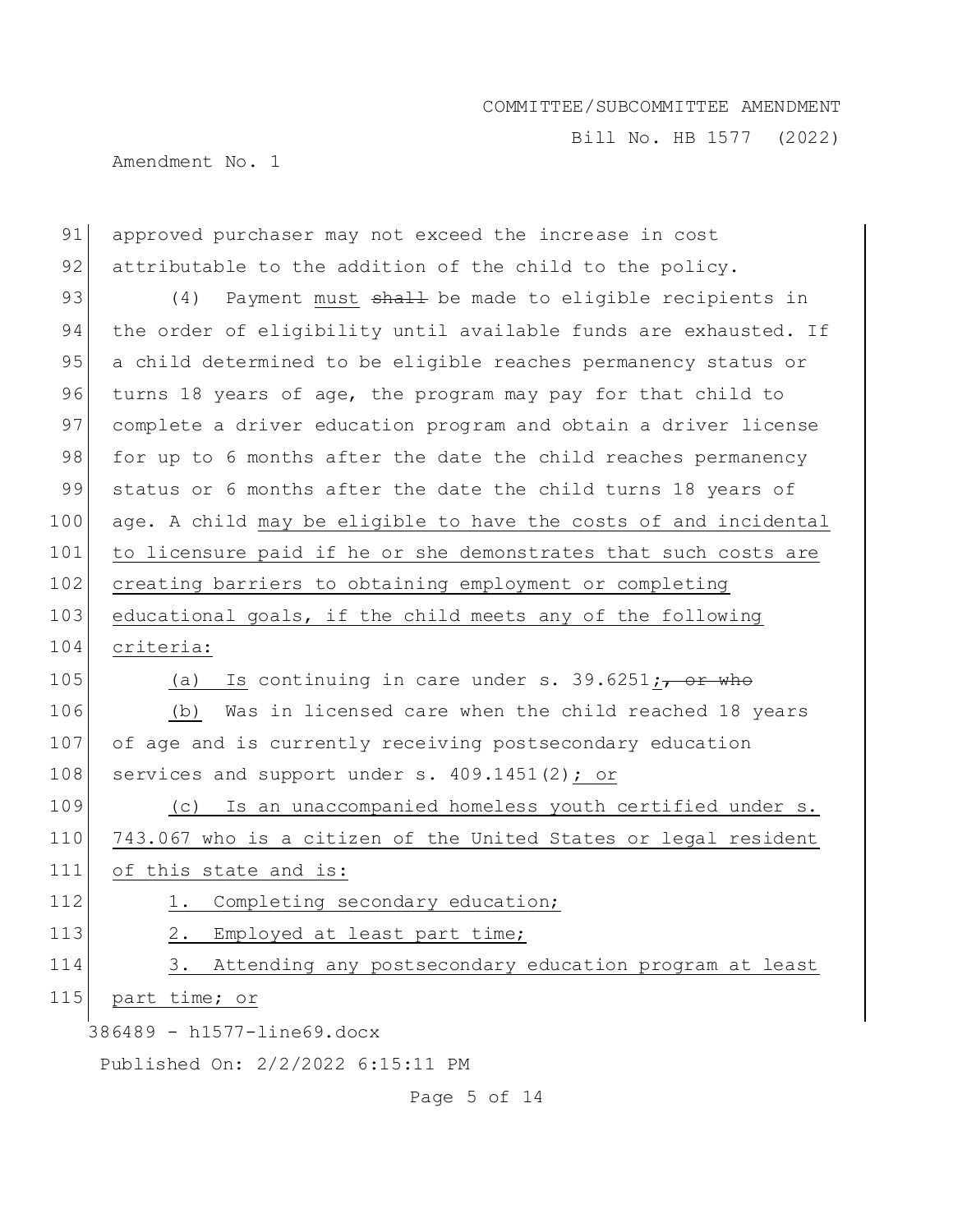Bill No. HB 1577 (2022)

Amendment No. 1

116 4. Has a disability that precludes full-time work or  $117$  education, may be eligible to have the costs of licensure and 118 costs incidental to licensure paid if the child demonstrates 119 that such costs are creating barriers for obtaining employment 120 or completing educational goals.

121 (5) The department shall contract with a not-for-profit 122 entity whose mission is to support youth aging out of foster 123 care to develop procedures for operating and administering the 124 program, including, but not limited to:

125 (a) Determining eligibility, including responsibilities 126 for the child and caregivers.

127 (b) Developing application and payment forms.

128 (c) Notifying eligible children, caregivers, group homes, 129 and residential programs, local educational agency liaisons for 130 homeless children and youth, and governmental or nonprofit 131 agencies that provide services to homeless children or youth of 132 the program.

133 (d) Providing technical assistance to lead agencies, 134 providers, group homes, and residential programs to support 135 removing obstacles that prevent children in foster care from 136 driving.

137 (e) Publicizing the program, engaging in outreach, and 138 providing incentives to youth participating in the program to 139 encourage the greatest number of eligible children to obtain 140 driver licenses.

386489 - h1577-line69.docx

Published On: 2/2/2022 6:15:11 PM

Page 6 of 14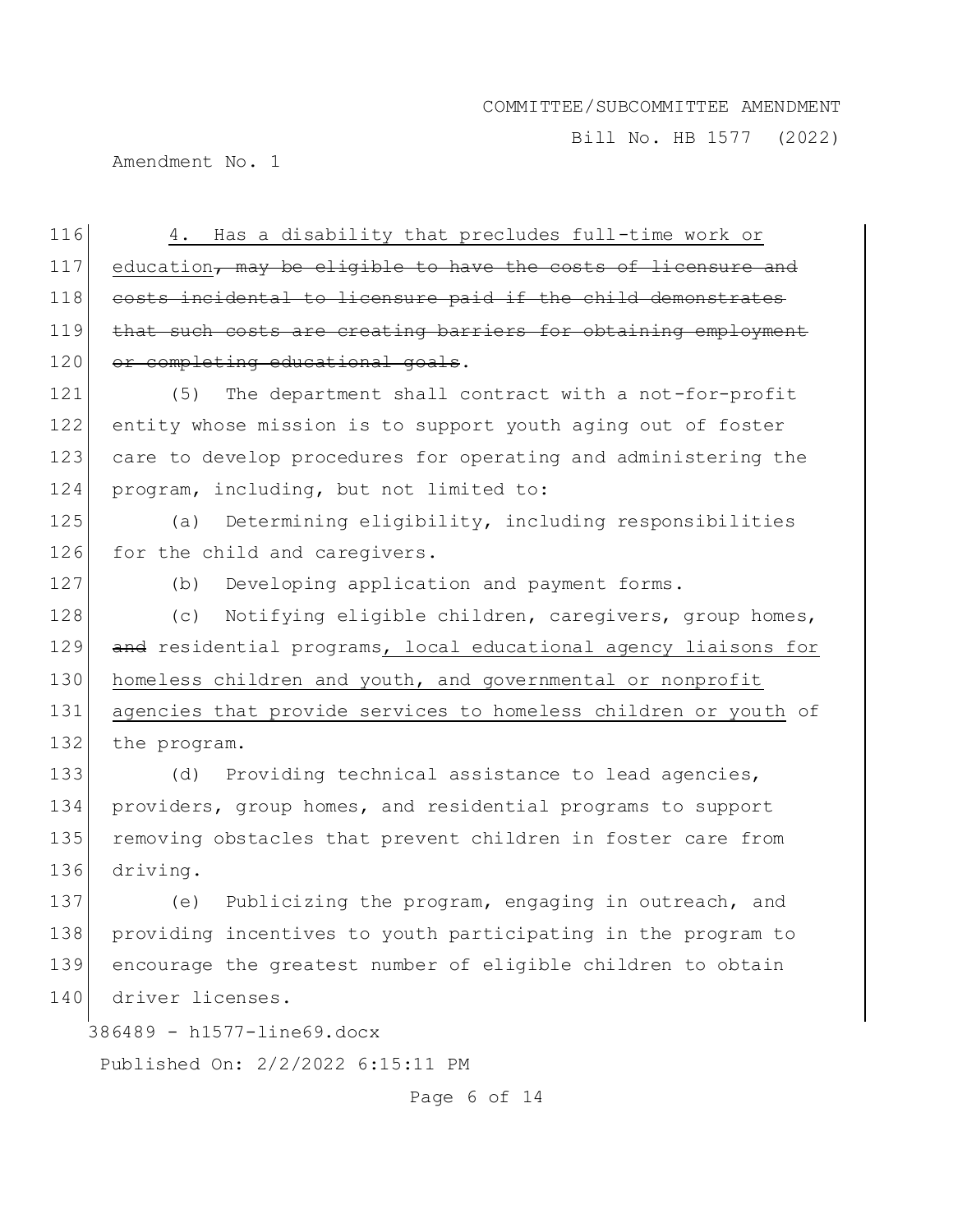Bill No. HB 1577 (2022)

Amendment No. 1

386489 - h1577-line69.docx Published On: 2/2/2022 6:15:11 PM Page 7 of 14 141 Section 4. Section 743.067, Florida Statutes, is amended 142 to read: 143 743.067 Certified unaccompanied homeless youths.— 144 (1) DEFINITION.—For purposes of this section, an 145 "unaccompanied homeless youth" is an individual who is 16 years 146 of age or older and is not in the physical custody of a parent  $147$  or quardian, including a youth who has run away from home, who 148 has been forced to leave his or her home, or whose parents have 149 left the area and left the youth behind. 150 (2) CERTIFICATION.—An unaccompanied homeless youth may 151 become certified if he or she is: 152 (a) Found by a school district's liaison for homeless 153 children and youths to be an unaccompanied homeless youth 154 eligible for services pursuant to the McKinney-Vento Homeless 155 Assistance Act, 42 U.S.C. ss. 11431-11435; or 156 (b) Believed to qualify as an unaccompanied homeless 157 youth, as that term is defined in the McKinney-Vento Homeless 158 Assistance Act, by: 159 1. The director of an emergency shelter program funded by 160 the United States Department of Housing and Urban Development, 161 or the director's designee; 162 2. The director of a runaway or homeless youth basic 163 center or transitional living program funded by the United 164 States Department of Health and Human Services, or the 165 director's designee; or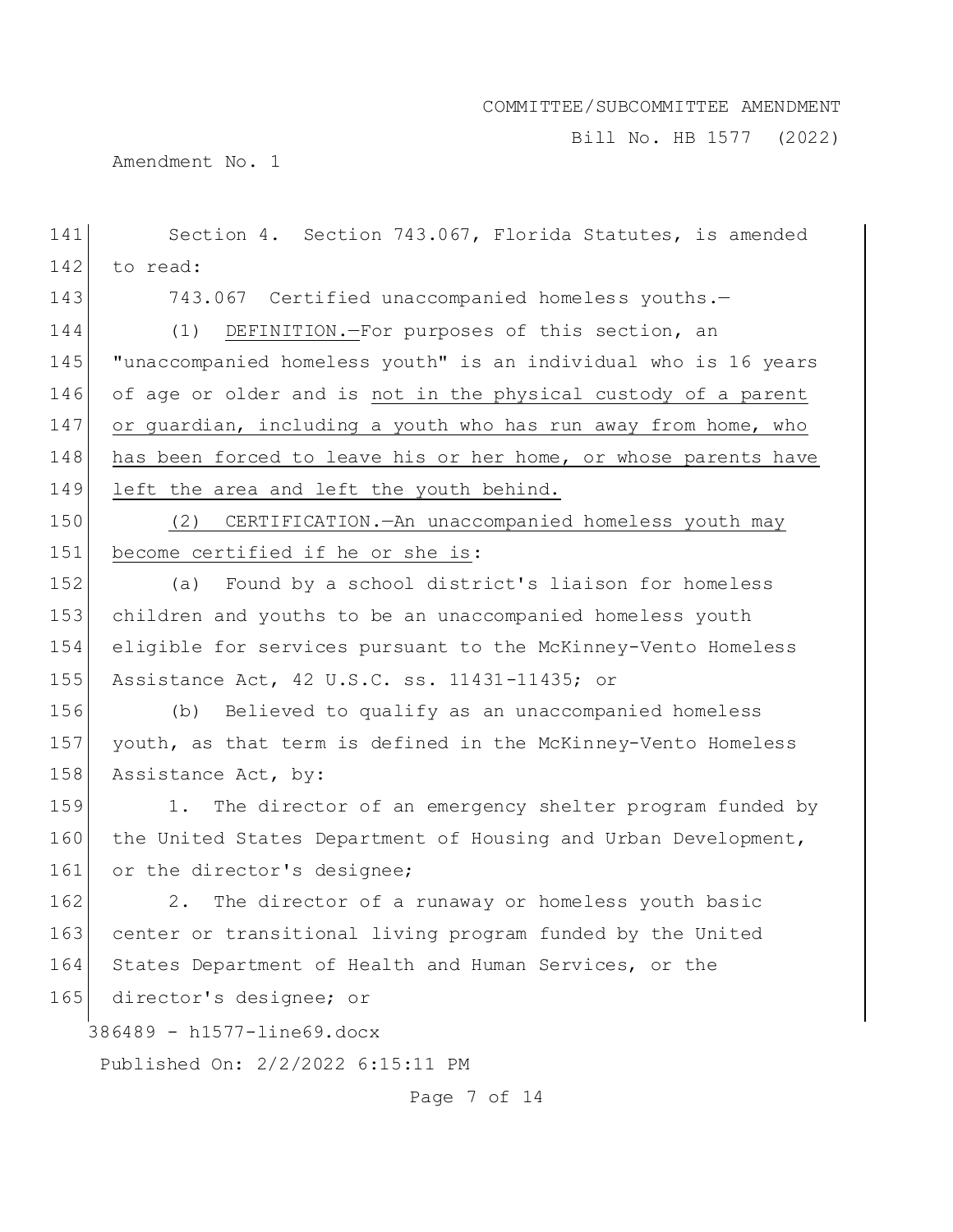Bill No. HB 1577 (2022)

Amendment No. 1

386489 - h1577-line69.docx 166 3. A continuum of care lead agency, or its designee.  $167$  (3)<del>(2)</del> PROOF OF CERTIFICATION. 168 (a) The State Office on Homelessness within the Department 169 of Children and Families shall develop a standardized form that 170 must be used by the entities specified in subsection (2)  $+1$  to 171 certify qualifying unaccompanied homeless youth. The front of 172 the form must include the circumstances that qualify the youth; 173 the date the youth was certified; and the name, title, and 174 signature of the certifying individual. This section must be 175 reproduced in its entirety on the back of the form. 176 (b) A certified unaccompanied homeless youth may use the 177 completed form to: 178 1. Apply at no charge for an identification card issued by 179 the Department of Highway Safety and Motor Vehicles pursuant to 180 s. 322.051(9). 181 2. Receive a certified copy of his or her birth 182 certificate at no charge under s. 382.0255. 183 (c) A health care provider may accept the completed form 184 or the card issued under s. 1001.42 written certificate as proof 185 of the minor's status as a certified unaccompanied homeless 186 youth and may keep a copy of the form or card certificate in the 187 youth's medical file. 188  $(4)$   $(3)$  REMOVAL OF DISABILITIES OF NONAGE. - A certified 189 unaccompanied homeless youth may $\div$ 

Published On: 2/2/2022 6:15:11 PM

Page 8 of 14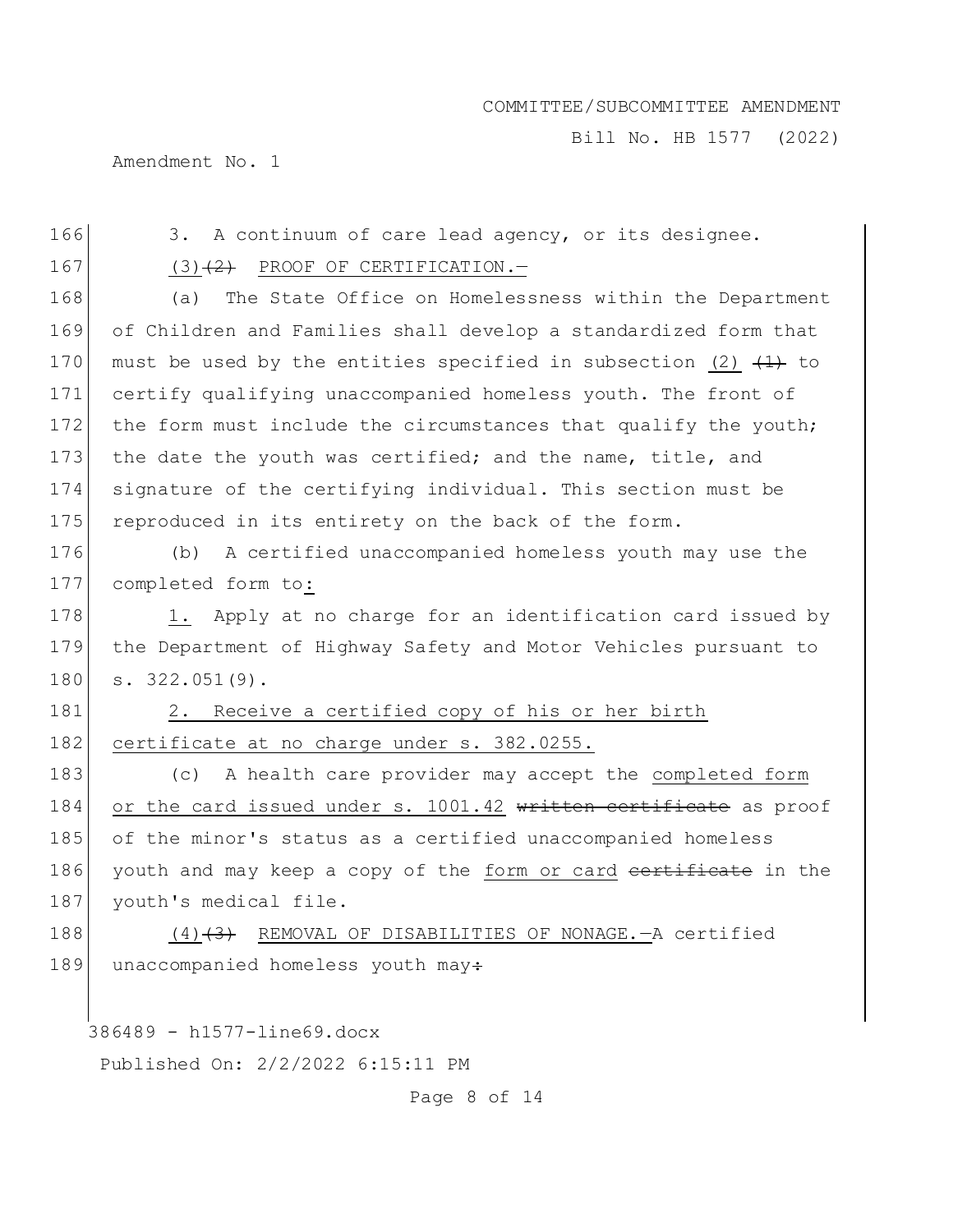Bill No. HB 1577 (2022)

Amendment No. 1

386489 - h1577-line69.docx 190  $\left(4\right)$  petition the circuit court to have the disabilities of 191 nonage removed under s. 743.015. The youth shall qualify as a 192 person not required to prepay costs and fees as provided in s. 193 57.081. The court shall advance the cause on the calendar. 194 (5) (b) MEDICAL AND OTHER CARE. - Notwithstanding s. 195 394.4625(1), a certified unaccompanied homeless youth may 196 consent to medical care; dental care; behavioral health care 197 services, including psychological counseling and treatment, 198 psychiatric treatment, and substance abuse prevention and 199 treatment services; and surgical diagnosis and treatment, 200 including preventative care and care by a facility licensed 201 under chapter 394, chapter 395, or chapter 397 and any forensic 202 medical examination for the purpose of investigating any felony 203 offense under chapter 784, chapter 787, chapter 794, chapter 204 800, or chapter 827, for: 205 (a) $\frac{1}{1}$ . Himself or herself; or 206  $(b)$   $\overline{2}$ . His or her child, if the certified unaccompanied 207 homeless youth is unmarried, is the parent of the child, and has 208 actual custody of the child. 209  $(6)$  (4) CONSTRUCTION. This section does not affect the 210 requirements of s. 390.01114. 211 Section 5. Present subsection (28) of section 1001.42, 212 Florida Statutes, is redesignated as subsection  $(29)$ , and a new 213 subsection (28) is added to that section, to read:

Published On: 2/2/2022 6:15:11 PM

Page 9 of 14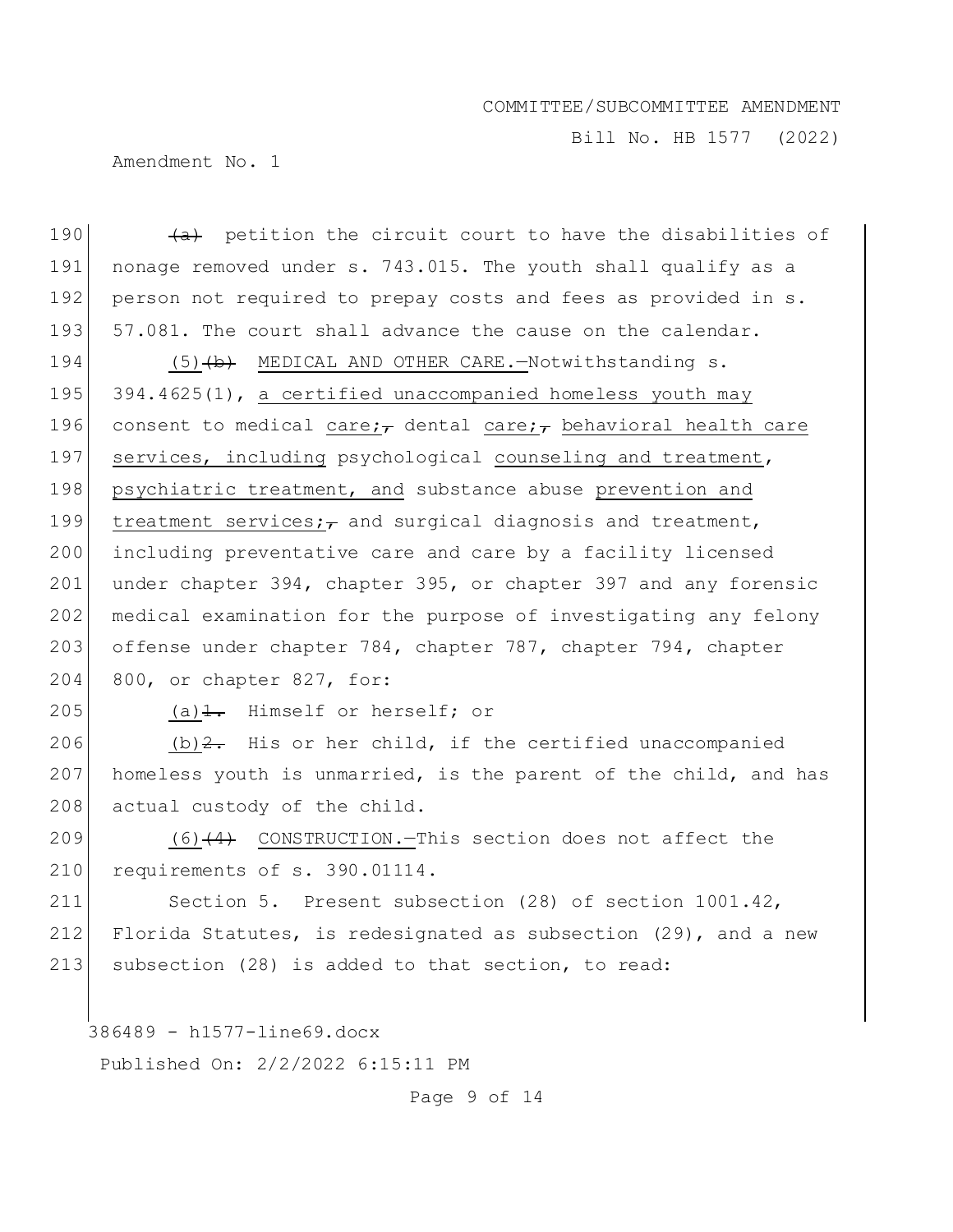Bill No. HB 1577 (2022)

Amendment No. 1

| 214                        | 1001.42 Powers and duties of district school board. - The       |  |
|----------------------------|-----------------------------------------------------------------|--|
| 215                        | district school board, acting as a board, shall exercise all    |  |
| 216                        | powers and perform all duties listed below:                     |  |
| 217                        | UNACCOMPANIED HOMELESS YOUTH.-Provide to each student<br>(28)   |  |
| 218                        | who is an unaccompanied homeless youth certified under s.       |  |
| 219                        | 743.067 a card that includes information on the rights and      |  |
| 220                        | benefits for such youth, as well as the contact information for |  |
| 221                        | the school district's liaison for homeless children and youths. |  |
| 222                        | The card must be similar in size to the student identification  |  |
| 223                        | card issued to students in the district and include all of the  |  |
| 224                        | following information:                                          |  |
| 225                        | (a) On the front of the card, the following information         |  |
| 226                        | from the standardized form developed by the Department of       |  |
| 227                        | Children and Families under s. 743.067(3):                      |  |
| 228                        | The circumstances that qualify the youth.<br>1.                 |  |
| 229                        | 2.<br>The date the youth was certified.                         |  |
| 230                        | The name, title, and signature of the certifying<br>3.          |  |
| 231                        | individual.                                                     |  |
| 232                        | On the back of the card, the following statement:<br>(b)        |  |
| 233                        |                                                                 |  |
| 234                        | Section 743.067, Florida Statutes, provides that this           |  |
| 235                        | certified youth may consent to medical care; dental             |  |
| 236                        | care; behavioral health care services, including                |  |
| 237                        | psychological counseling and treatment, psychiatric             |  |
| 238                        | treatment, and substance abuse prevention and                   |  |
| 386489 - h1577-line69.docx |                                                                 |  |
|                            | Published On: 2/2/2022 6:15:11 PM                               |  |

Page 10 of 14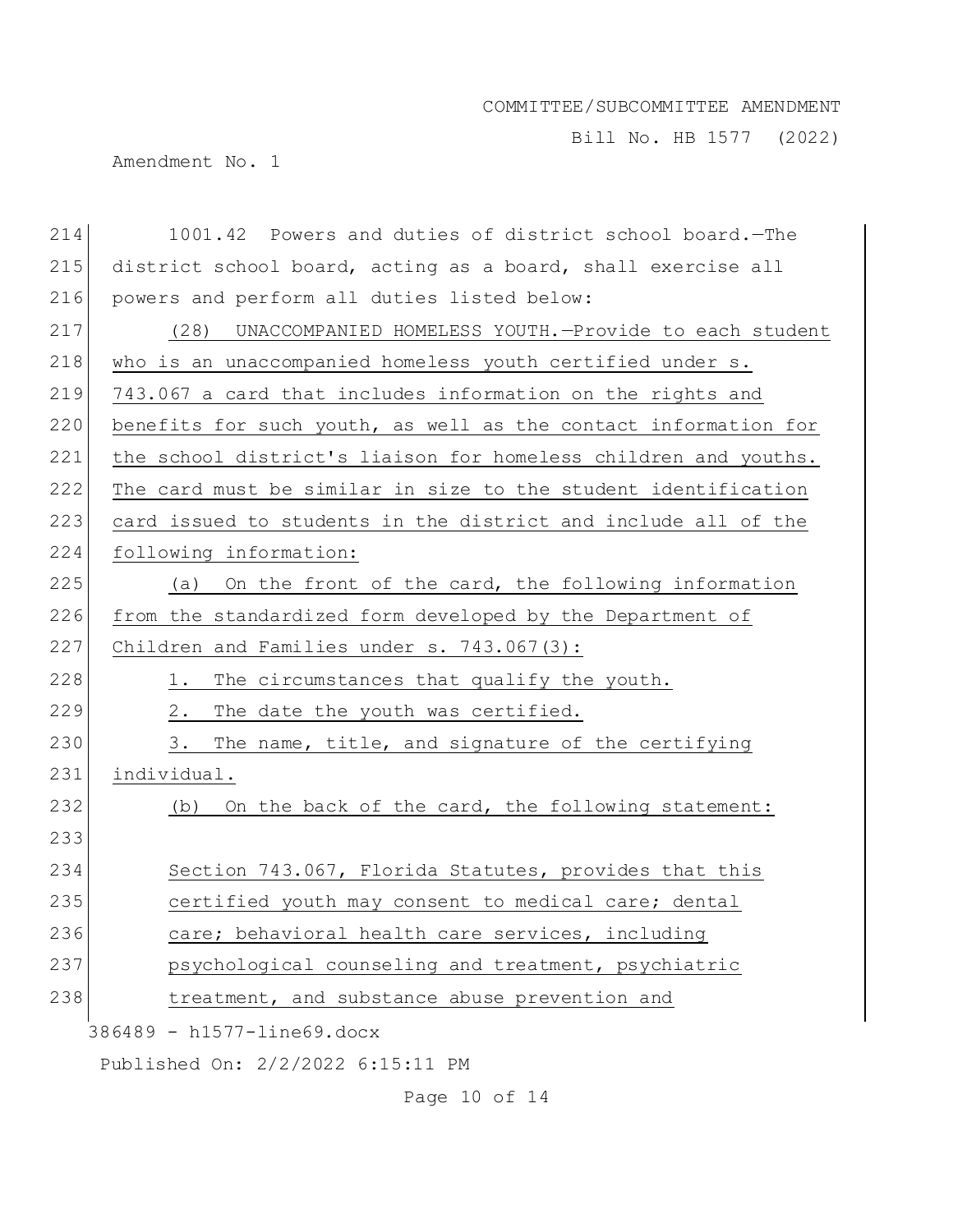Bill No. HB 1577 (2022)

Amendment No. 1

| 239 | treatment services; and surgical diagnosis and                   |
|-----|------------------------------------------------------------------|
| 240 | treatment, including preventative care and care by a             |
| 241 | facility licensed under chapter 394, chapter 395, or             |
| 242 | chapter 397 and any forensic medical examination for             |
| 243 | the purpose of investigating any felony offense under            |
| 244 | chapter 784, chapter 787, chapter 794, chapter 800, or           |
| 245 | chapter 827, for himself or herself or his or her                |
| 246 | child, if the certified youth is unmarried, is the               |
| 247 | parent of the child, and has actual custody of the               |
| 248 | child.                                                           |
| 249 | Section 6. Subsection (12) of section 1003.01, Florida           |
| 250 | Statutes, is amended, and subsection (17) is added to that       |
| 251 | section, to read:                                                |
| 252 | 1003.01 Definitions. - As used in this chapter, the term:        |
| 253 | (12) "Children and youths who are experiencing                   |
| 254 | homelessness," for programs authorized under subtitle B,         |
| 255 | Education for Homeless Children and Youths, of Title VII of the  |
| 256 | McKinney-Vento Homeless Assistance Act, 42 U.S.C. ss. 11431 et   |
| 257 | seq., means children and youths who lack a fixed, regular, and   |
| 258 | adequate nighttime residence, and includes:                      |
| 259 | Children and youths who are sharing the housing of<br>(a)        |
| 260 | other persons due to loss of housing, economic hardship, or a    |
| 261 | similar reason; are living in motels, hotels, travel trailer     |
| 262 | parks, or camping grounds due to the lack of alternative         |
| 263 | adequate accommodations; are living in emergency or transitional |
|     | 386489 - h1577-line69.docx                                       |
|     | Published On: 2/2/2022 6:15:11 PM                                |

Page 11 of 14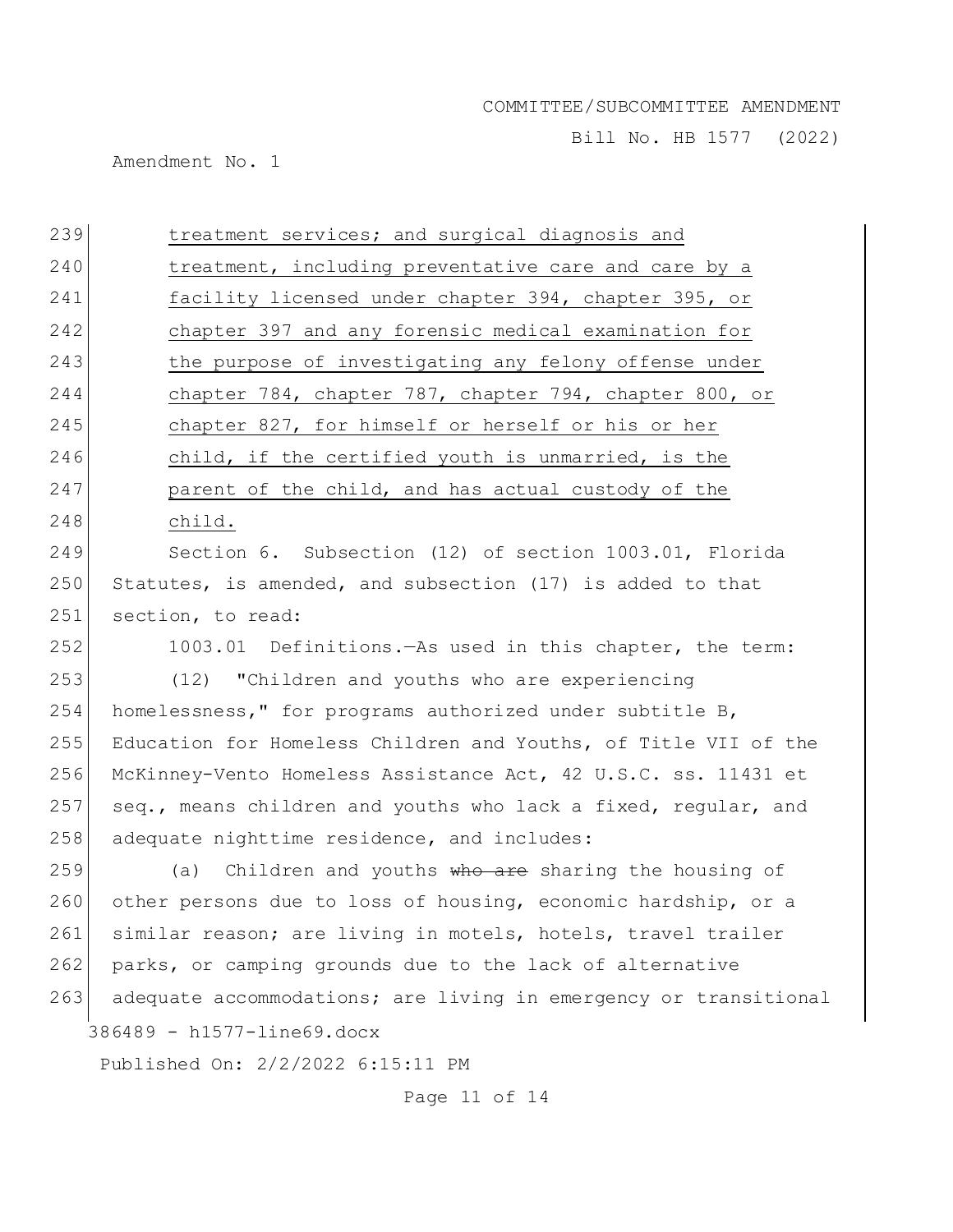Bill No. HB 1577 (2022)

Amendment No. 1

264 shelters; or are abandoned in hospitals<del>; or are awaiting foster</del> 265 care placement. 266 (b) Children and youths who have a primary nighttime 267 residence that is a public or private place not designed for or 268 ordinarily used as a regular sleeping accommodation for human 269 beings.

270 (c) Children and youths who are living in cars, parks, 271 public spaces, abandoned buildings, bus or train stations, or 272 similar settings.

273 (d) Migratory children who are living in circumstances 274 described in paragraphs  $(a) - (c)$ .

275 (17) "Certified unaccompanied homeless youth" means a 276 youth certified as an unaccompanied homeless youth pursuant to 277 s. 743.067.

278 Section 7. Paragraph (f) of subsection (1) of section 279 1009.25, Florida Statutes, are amended to read:

280 1009.25 Fee exemptions.

281 (1) The following students are exempt from the payment of 282 tuition and fees, including lab fees, at a school district that 283 provides workforce education programs, Florida College System 284 institution, or state university:

285 (f) A student who meets the definition of "homeless 286 children and youths" in section 725 of the McKinney-Vento 287 Homeless Assistance Act, 20 U.S.C. \$11434a(2) Hacks a fixed, 288 regular, and adequate nighttime residence or whose primary

386489 - h1577-line69.docx

Published On: 2/2/2022 6:15:11 PM

Page 12 of 14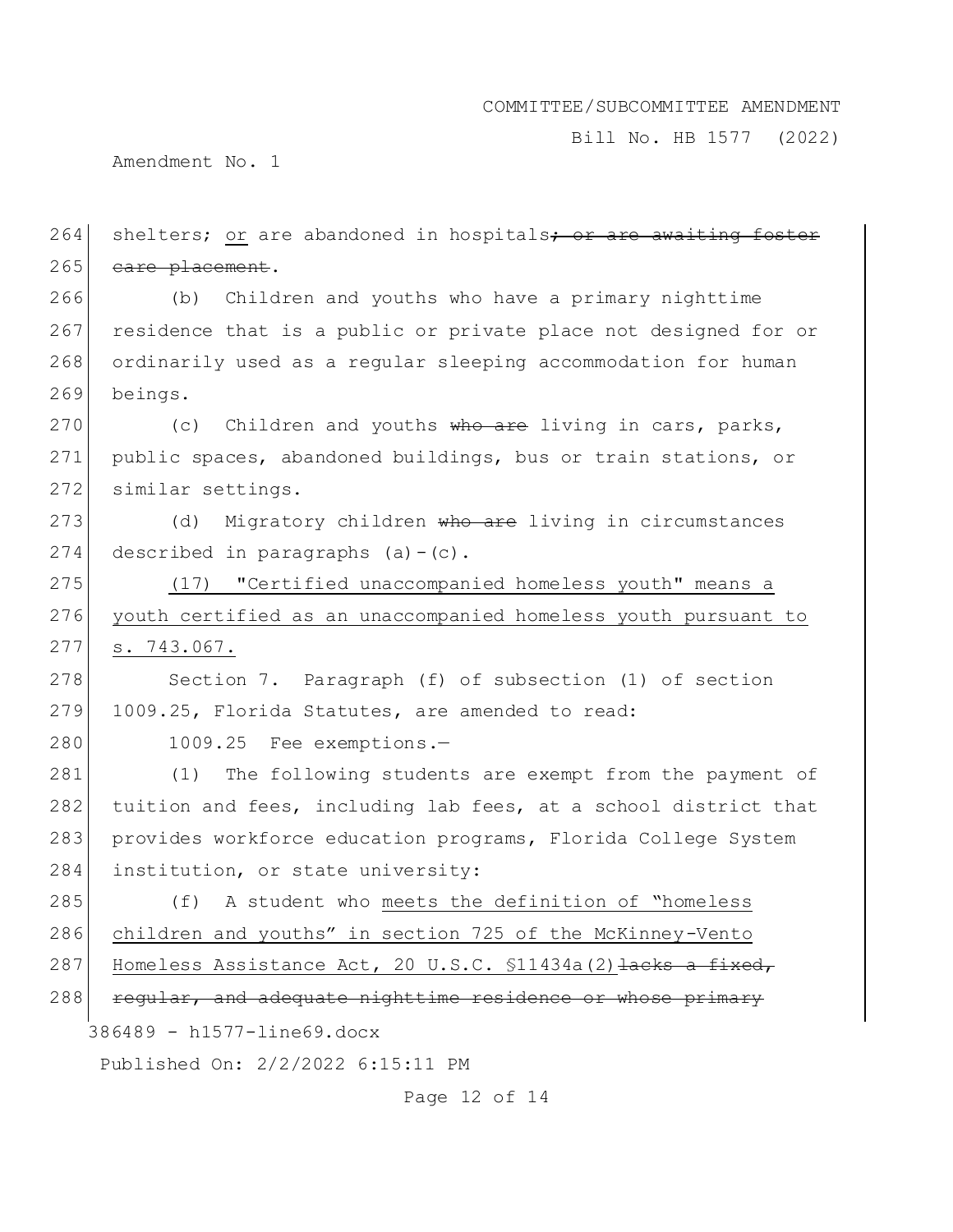Bill No. HB 1577 (2022)

Amendment No. 1

386489 - h1577-line69.docx Published On: 2/2/2022 6:15:11 PM nighttime residence is a public or private shelter designed to provide temporary residence, a public or private transitional living program, or a public or private place not designed for, or ordinarily used as, a regular sleeping accommodation for human beings. This includes a student who would otherwise meet 294 the requirements of this paragraph, as determined by a college 295 or university, but for his or her residence in college or university dormitory housing. The State Board of Education may adopt rules and the Board of Governors may adopt regulations 298 regarding documentation and procedures to implement this paragraph. Such rules and regulations shall consider documentation of the student's circumstance to be adequate if 301 such documentation meets the standards established by 20 U.S.C. §1087uu-2(a). Any student who is determined to be a homeless child or youth for a preceding award year shall be presumed to be a homeless child or youth for each subsequent year unless the student informs the institution that circumstances have changed or the institution has specific conflicting information about 307 the student's independence, and has informed the student of this information. **----------------------------------------------------- T I T L E A M E N D M E N T** Remove lines 6-32 and insert: young adults; amending s. 409.1452, F.S.; requiring campus liaisons for children and young adults who have been or are in

Page 13 of 14